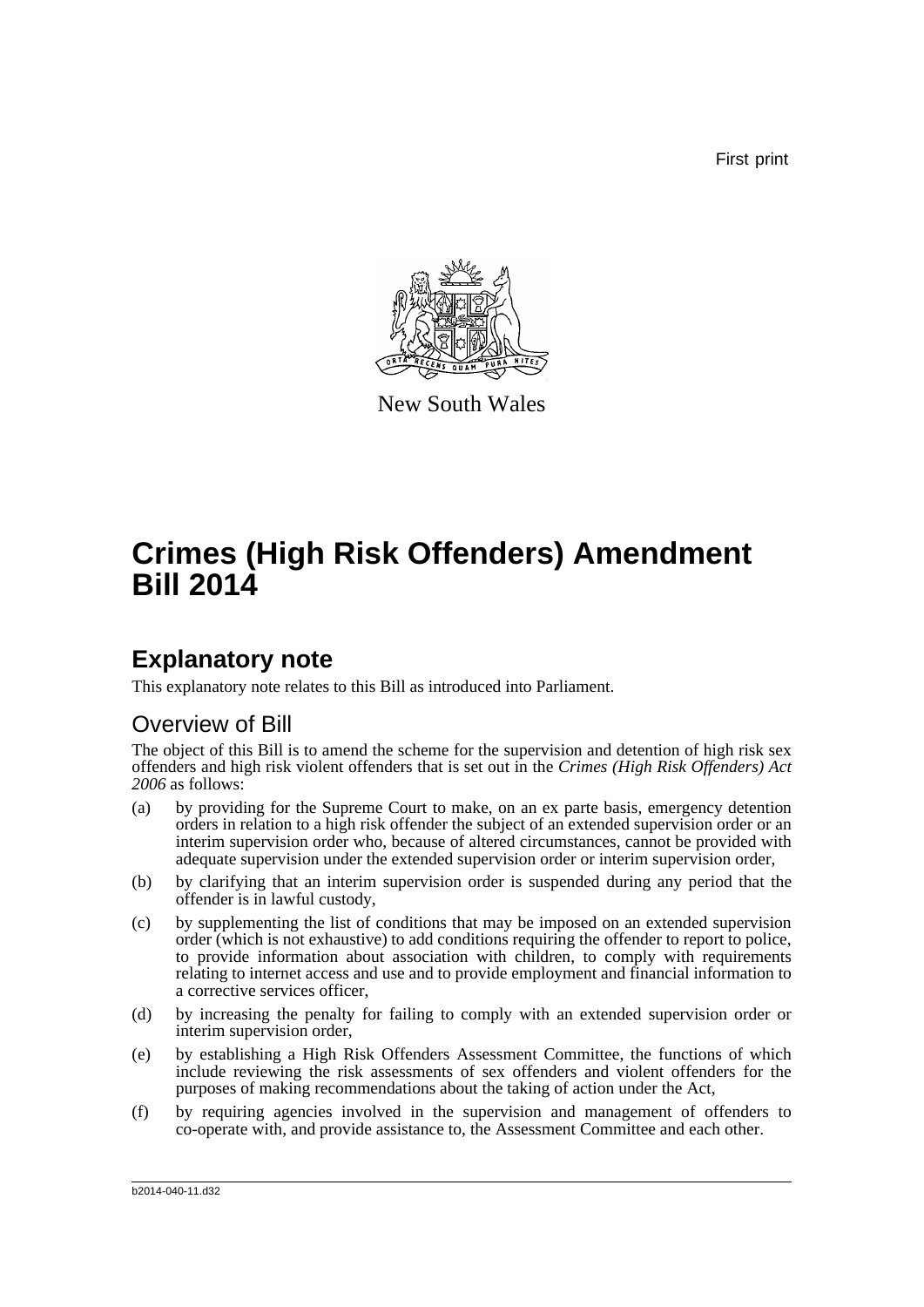### Outline of provisions

**Clause 1** sets out the name (also called the short title) of the proposed Act.

**Clause 2** provides for the commencement of the proposed Act on a day or days to be appointed by proclamation.

#### **Schedule 1 Amendment of Crimes (High Risk Offenders) Act 2006 No 7**

#### **Term of interim supervision order**

**Schedule 1** [3] clarifies that an interim supervision order is suspended during any period that the offender is in custody.

**Schedule 1 [4]** clarifies that, when calculating the maximum 3-month period during which an offender can be supervised under an interim supervision order, any day or part of a day on which the order is suspended is not to be counted.

#### **Additional conditions on supervision orders**

**Schedule 1 [5]** adds to the existing list of specific conditions that may be imposed on an extended supervision order (which extends the period during which a high risk sex offender or a high risk violent offender may be supervised) or an interim supervision order. The additional conditions include conditions requiring the offender to:

- (a) report to police and provide information about the conditions to which the extended supervision order or interim supervision order is subject and the residential address of the offender, or
- (b) provide information about association with children that replicates that required by the *Child Protection (Offenders Registration) Act 2000* (the operation of that Act is suspended while an extended supervision order is in force), or
- (c) comply with restrictions on internet access or use, or
- (d) provide information about employment and financial affairs to a corrective services officer.

#### **Increase in maximum penalty for failure to comply with supervision order**

**Schedule 1 [6]** increases the maximum penalty for failing to comply with an extended supervision order or interim supervision order from 100 penalty units or 2 years' imprisonment (or both) to 500 penalty units or 5 years' imprisonment (or both).

**Schedule 1 [16]** makes a consequential amendment to a provision about proceedings for offences, so as to provide that the offence of failing to comply with an extended supervision order or interim supervision order will be an indictable offence triable summarily unless the prosecutor elects otherwise.

#### **Making of emergency detention orders**

**Schedule 1 [9]** inserts new provisions establishing emergency detention orders as follows:

- (a) proposed section 18CA enables the State to apply to the Supreme Court for an emergency detention order in relation to a high risk sex offender or high risk violent offender who is the subject of an extended supervision order or an interim supervision order and who, because of altered circumstances, cannot be provided with adequate supervision under an extended supervision order or interim supervision order, and provides for the Supreme Court to hear an application in the absence of the offender,
- (b) proposed section 18CB provides that the Supreme Court may make an emergency detention order if it appears to the Court that, because of altered circumstances, the offender cannot be provided with adequate supervision under the extended supervision order or interim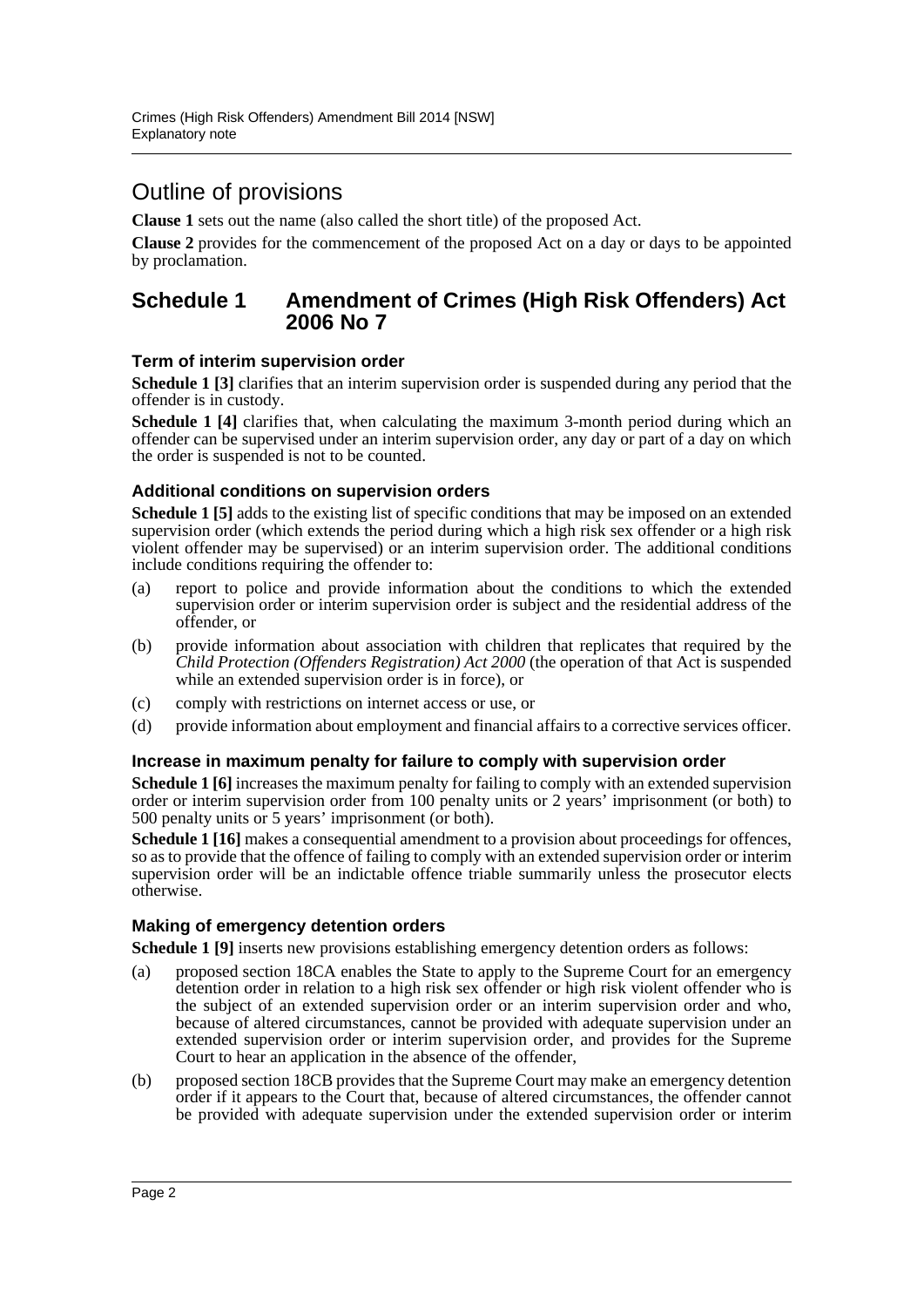supervision order and, without adequate supervision, the offender poses an imminent risk of committing a serious offence,

- (c) proposed section 18CC identifies the matters that must be dealt with in documentation supporting the making of an application for an emergency detention order,
- (d) proposed section 18CD provides that an emergency detention order is not to be made to have effect for longer than is reasonably necessary to enable action to be taken under the Act to ensure that the offender is provided with adequate supervision, and that the term of an emergency detention order cannot exceed 120 hours.

**Schedule 1 [7] and [8]** are consequential amendments, to reflect that persons who are the subject of applications for continuing detention orders may be detained under emergency detention orders.

**Schedule 1 [10]** provides that, on the making of an emergency detention order in respect of an offender, any interim supervision order or extended supervision order in respect of the offender is suspended and ceases to have effect until such time as the emergency detention order expires.

**Schedule 1 [11]** provides for the Supreme Court to vary or revoke an emergency detention order at any time on the application of the State or the offender, including on the ground that the circumstances have changed sufficiently to render the order unnecessary.

**Schedule 1 [12]** provides that, as soon as practicable after making an emergency detention order, the Supreme Court must issue a warrant for the committal of the offender to a correctional centre for the period specified in the order.

**Schedule 1 [13] and [14]** provide for the making of appeals against emergency detention orders.

#### **Establishment of High Risk Offenders Assessment Committee and provision for inter-agency co-operation**

**Schedule 1 [15]** establishes a High Risk Offenders Assessment Committee and provides for its membership and functions, which include the following:

- (a) to review the risk assessments of sex offenders and violent offenders,
- (b) to recommend to the Commissioner of Corrective Services NSW whether or not action should be taken by the State under the Act in respect of offenders.

**Schedule 1 [15]** also makes provision for the relevant agencies responsible for offenders (Corrective Services NSW, the Department of Family and Community Services, the Justice Health and Forensic Mental Health Network, the Department of Justice, the NSW Police Force, the Ministry of Health and prescribed bodies) to co-operate with the Assessment Committee and each other, in the assessment and management of offenders, including by sharing information.

#### **Other amendments**

**Schedule 1** [1] inserts definitions of terms used in the proposed provisions.

**Schedule 1 [2]** simplifies references to the State.

**Schedule 1 [17]** inserts savings and transitional provisions consequent on the enactment of the proposed Act.

### **Schedule 2 Amendment of other Acts**

**Schedule 2.1** amends the *Crimes (Administration of Sentences) Act 1999* as a consequence of the creation of emergency detention orders. The amendments will mean that:

- (a) Part 2 of that Act (which deals with imprisonment by way of full-time detention) will apply to a person subject to an emergency detention order (in the same way as it currently applies to a person subject to a continuing detention order or interim detention order), and
- (b) an offender is not eligible for release on parole if the offender is the subject of an emergency detention order (in the same way as a person subject to a continuing detention order or an interim detention order is currently ineligible), and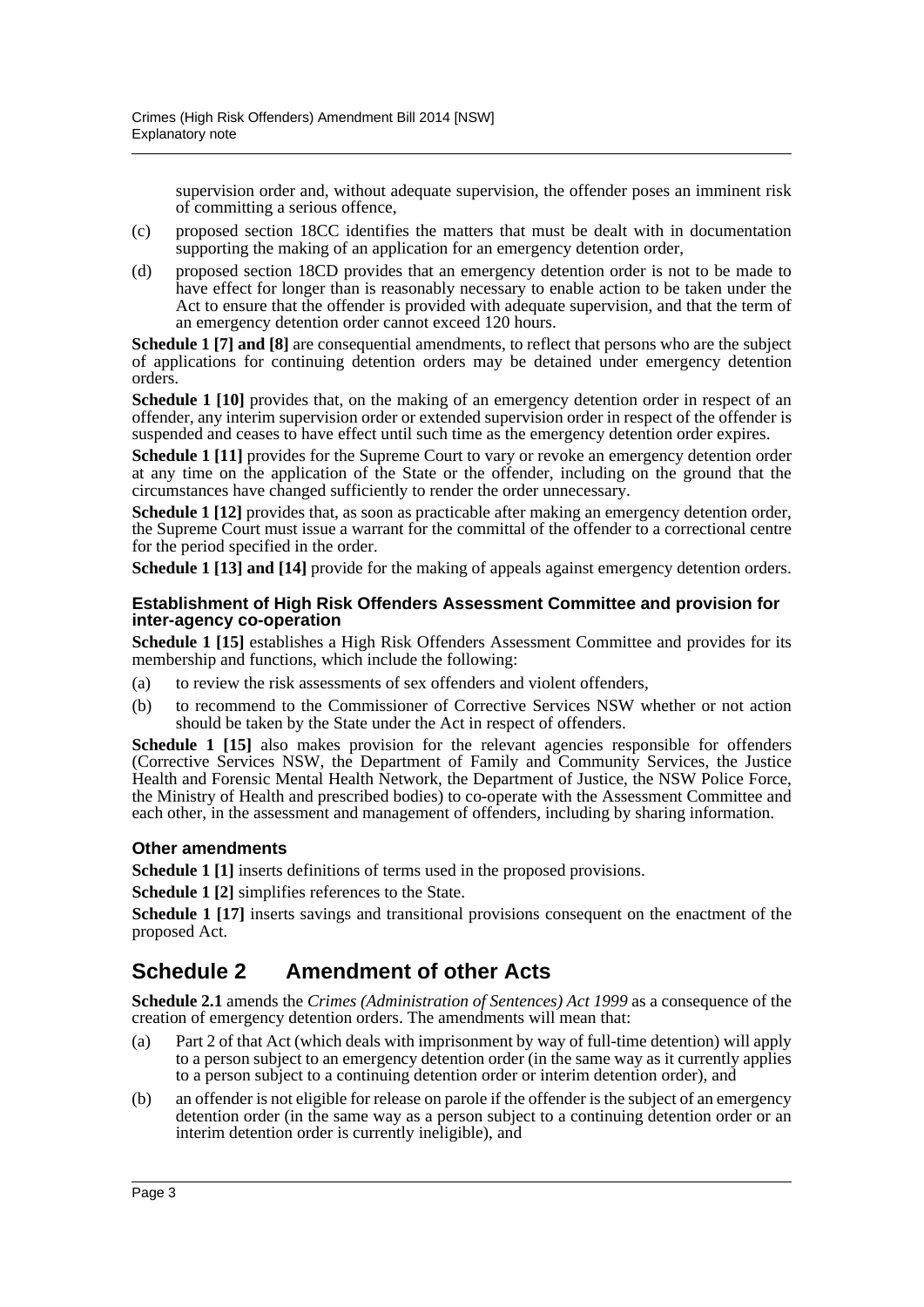(c) regulations may be made providing for the preparation and implementation of plans of management in respect of persons who are subject to emergency detention orders (in the same way the regulations can currently apply to offenders subject to extended supervision orders, continuing detention orders, interim supervision orders and interim detention orders).

**Schedule 2.2** amends the *Criminal Procedure Act 1986* to provide that an offence of failing to comply with an extended supervision order or interim supervision order is an indictable offence triable summarily unless the prosecutor elects otherwise.

**Schedule 2.3** amends the *Jury Act 1977* as a consequence of the creation of the category of emergency detention orders. The amendment will mean that a person subject to an emergency detention order will be excluded from jury service (in the same way as a person subject to a continuing detention order or an interim detention order currently is).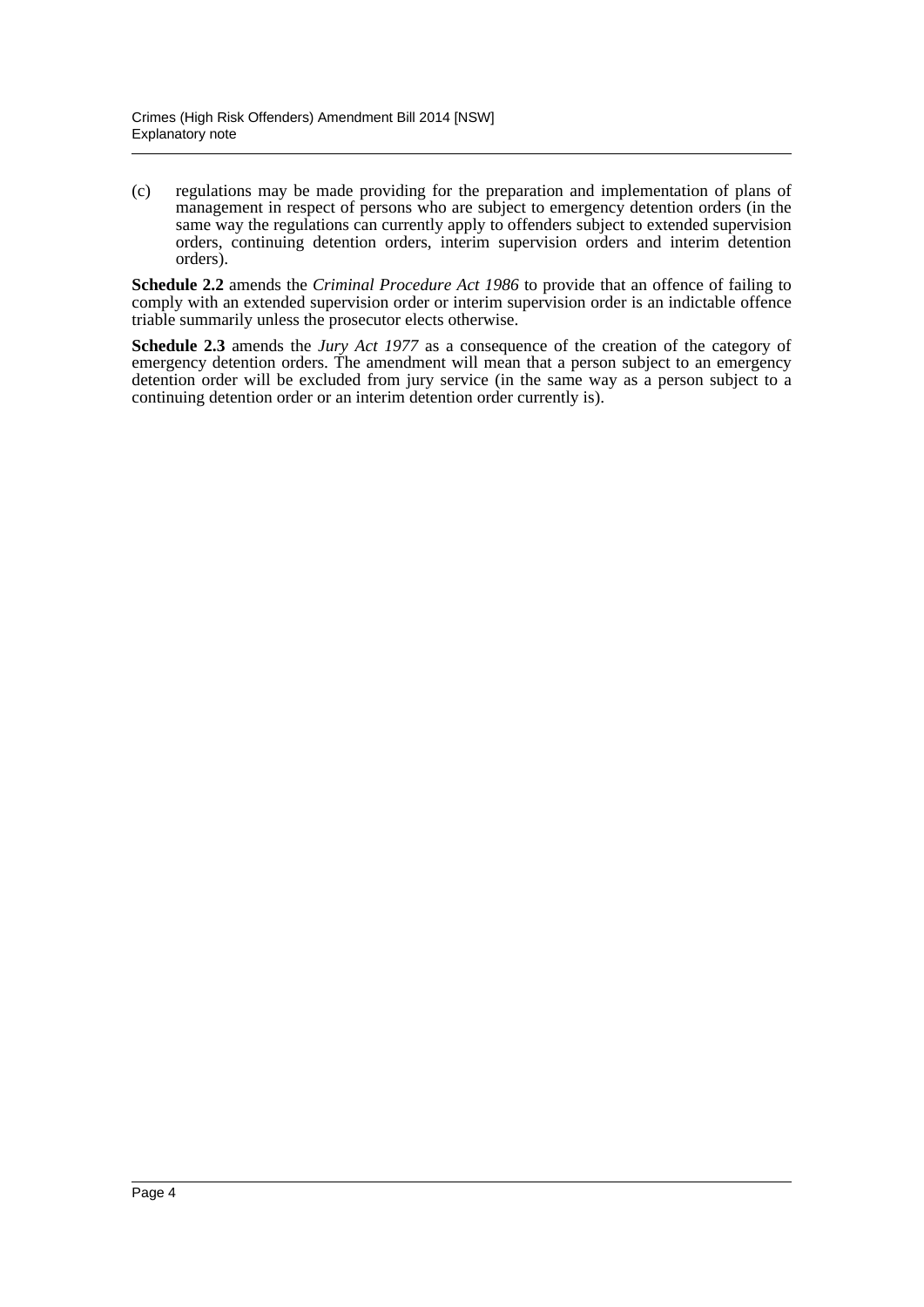First print



New South Wales

# **Crimes (High Risk Offenders) Amendment Bill 2014**

## **Contents**

|    |                                                                    | Page |
|----|--------------------------------------------------------------------|------|
| 1. | Name of Act                                                        |      |
|    | Commencement                                                       |      |
|    | Schedule 1 Amendment of Crimes (High Risk Offenders) Act 2006 No 7 |      |
|    | Schedule 2 Amendment of other Acts                                 | 10   |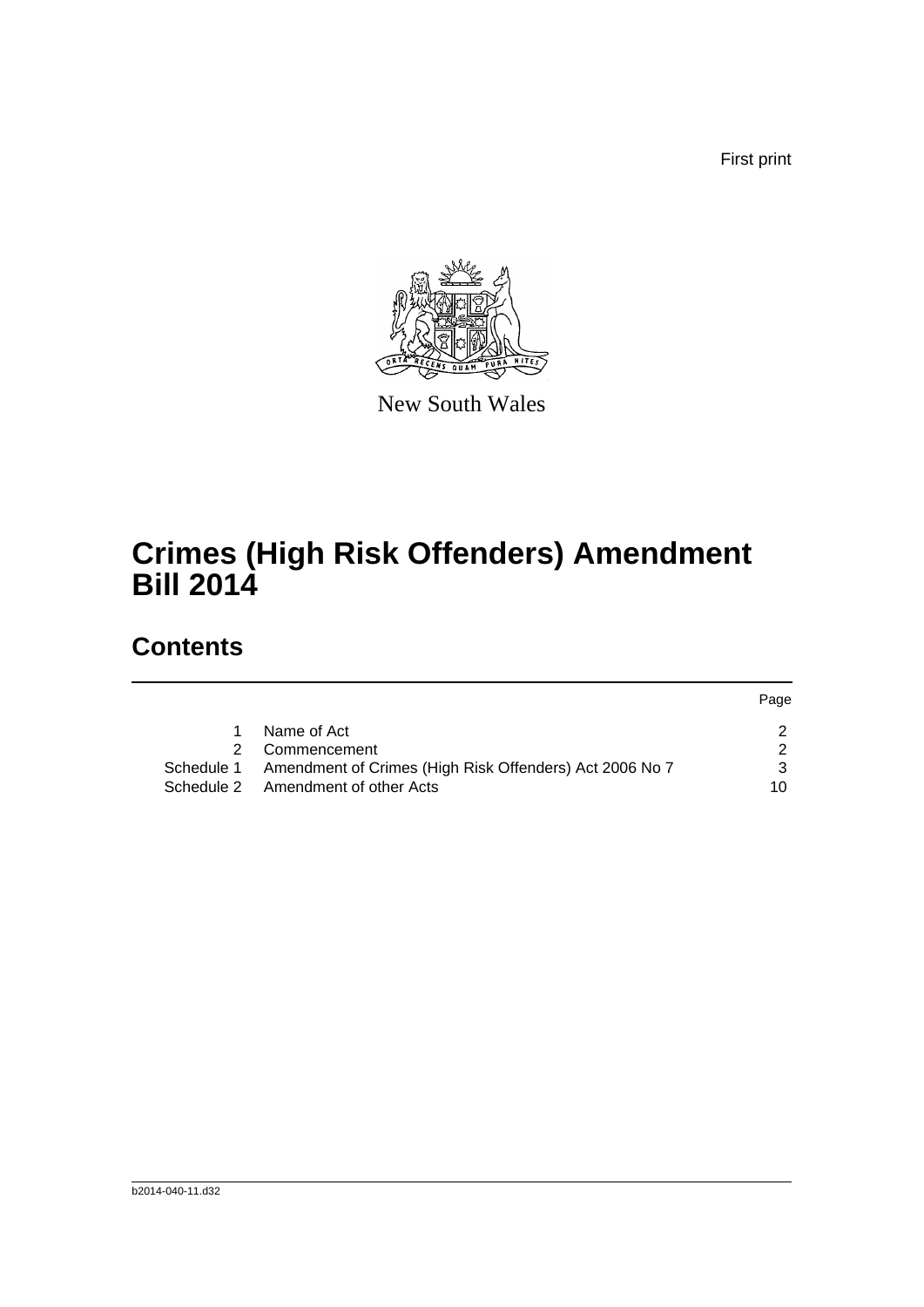

New South Wales

# **Crimes (High Risk Offenders) Amendment Bill 2014**

No , 2014

#### **A Bill for**

An Act to amend the *Crimes (High Risk Offenders) Act 2006* to make further provision for the supervision and detention of high risk sex offenders and high risk violent offenders; and for other purposes.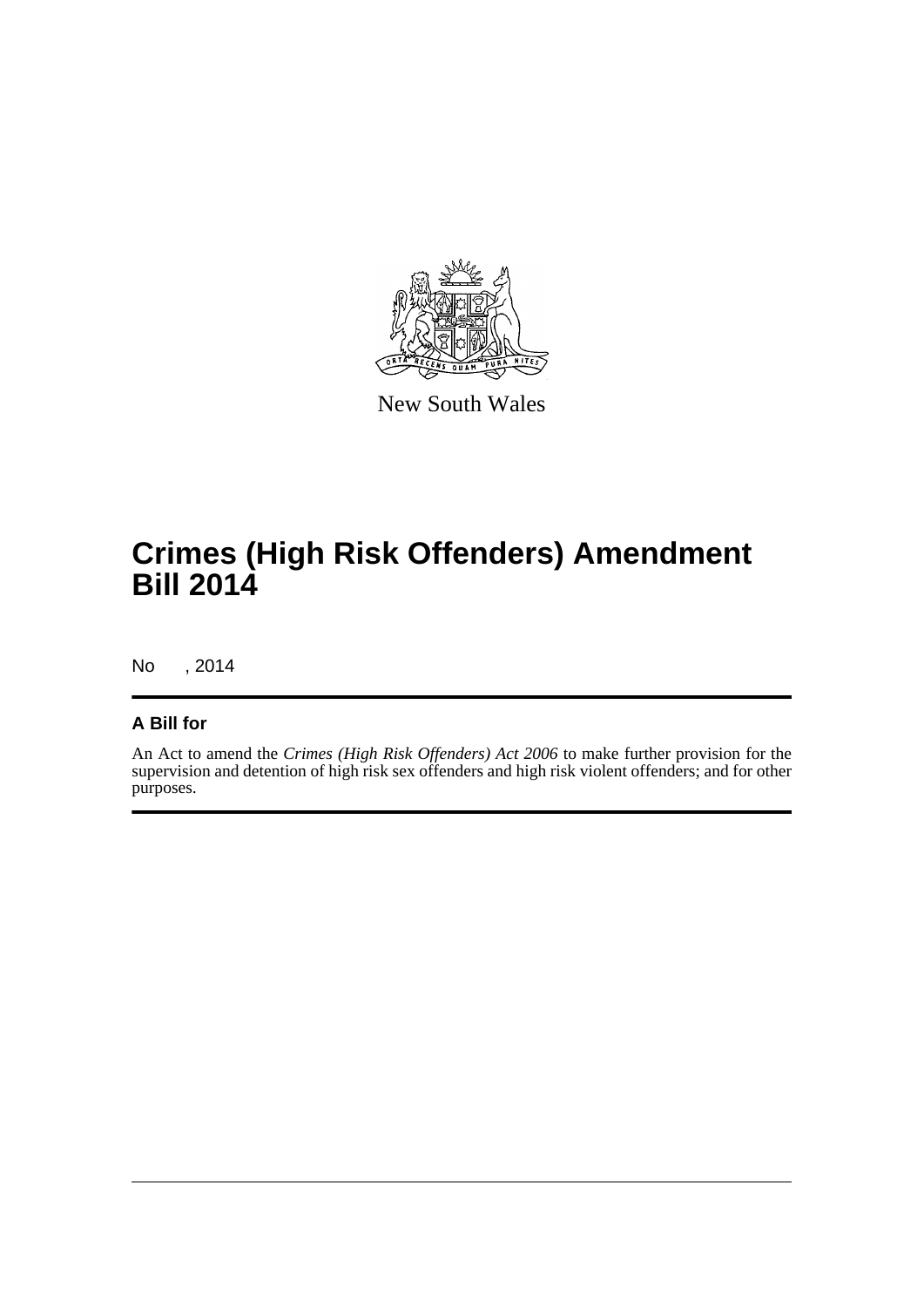<span id="page-6-1"></span><span id="page-6-0"></span>

| The Legislature of New South Wales enacts:                           |               |
|----------------------------------------------------------------------|---------------|
| Name of Act                                                          | $\mathcal{P}$ |
| This Act is the Crimes (High Risk Offenders) Amendment Act 2014.     | 3             |
| <b>Commencement</b>                                                  | 4             |
| This Act commences on a day or days to be appointed by proclamation. | 5             |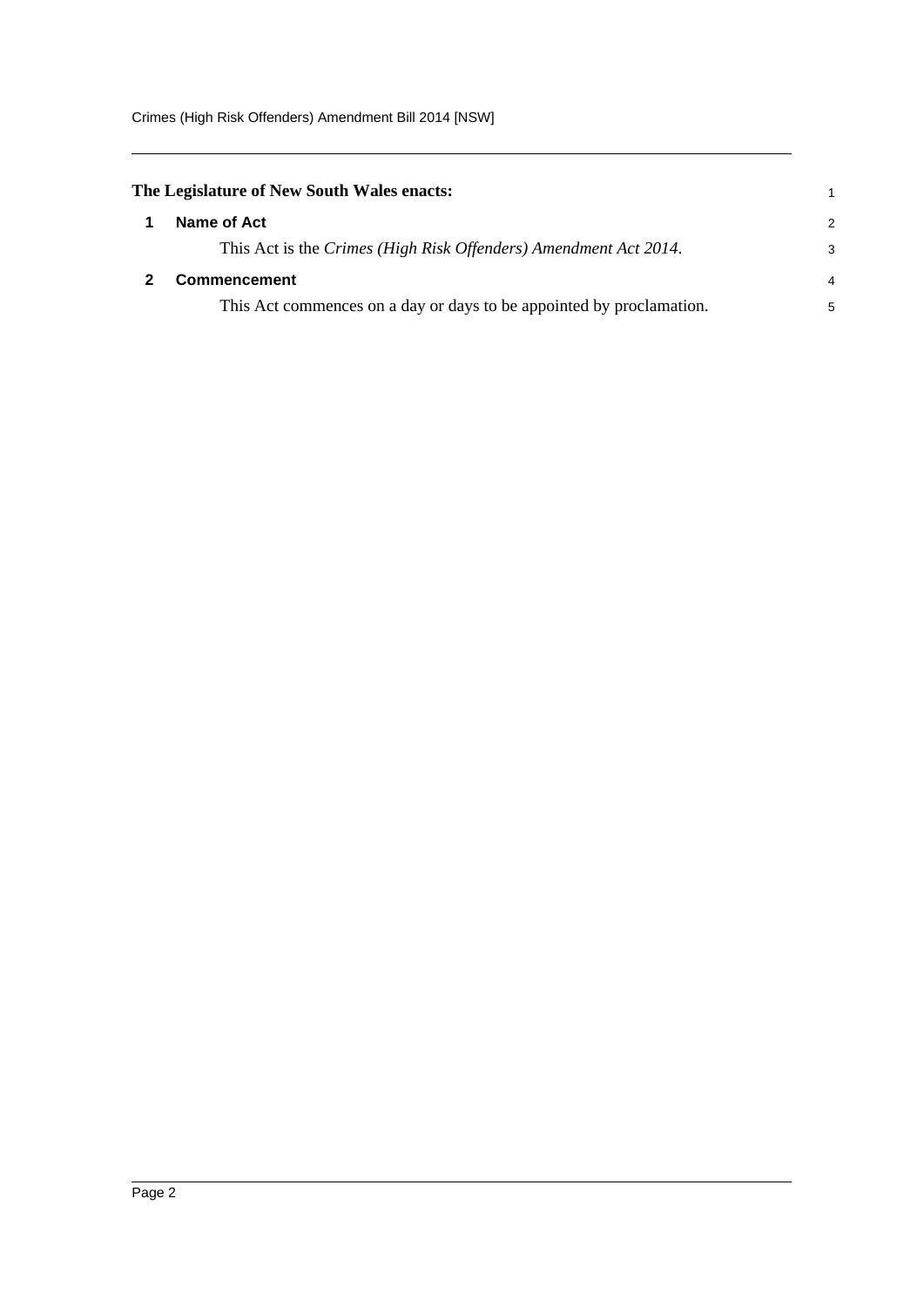<span id="page-7-0"></span>

|       | <b>Schedule 1</b>               |           | <b>Amendment of Crimes (High Risk Offenders) Act</b><br>2006 No 7                                                                                                                                                       | 1<br>$\overline{2}$ |  |  |  |
|-------|---------------------------------|-----------|-------------------------------------------------------------------------------------------------------------------------------------------------------------------------------------------------------------------------|---------------------|--|--|--|
| [1]   | <b>Section 4 Definitions</b>    |           |                                                                                                                                                                                                                         | 3                   |  |  |  |
|       | Insert in alphabetical order:   |           |                                                                                                                                                                                                                         |                     |  |  |  |
|       |                                 |           | <b>Assessment Committee</b> means the High Risk Offenders Assessment<br>Committee established by section 24AB.                                                                                                          | 5<br>6              |  |  |  |
|       |                                 |           | emergency detention order means an emergency order for the detention of an<br>offender made under section 18CB.                                                                                                         | $\overline{7}$<br>8 |  |  |  |
|       |                                 | offender. | high risk offender means a high risk violent offender or a high risk sex                                                                                                                                                | 9<br>10             |  |  |  |
|       |                                 |           | <b>Justice Health and Forensic Mental Health Network means the statutory</b><br>health corporation of that name specified in Schedule 2 to the <i>Health Services</i><br>Act 1997.                                      | 11<br>12<br>13      |  |  |  |
|       |                                 |           | serious offence means:                                                                                                                                                                                                  | 14                  |  |  |  |
|       |                                 | (a)       | in the context of a high risk sex offender—a serious sex offence, or                                                                                                                                                    | 15                  |  |  |  |
|       |                                 | (b)       | in the context of a high risk violent offender—a serious violence<br>offence.                                                                                                                                           | 16<br>17            |  |  |  |
| $[2]$ |                                 |           | Sections 5H, 7 (2), 13 (1), 13A, 15 (2), 19 (1), 21A (1) and (6) and 24A                                                                                                                                                | 18                  |  |  |  |
|       |                                 |           | Omit "State of New South Wales" wherever occurring. Insert instead "State".                                                                                                                                             | 19                  |  |  |  |
| $[3]$ |                                 |           | Section 10C Term of interim supervision order                                                                                                                                                                           | 20                  |  |  |  |
|       |                                 |           | Omit section 10C (1). Insert instead:                                                                                                                                                                                   | 21                  |  |  |  |
|       | (1)                             |           | An interim supervision order commences on the day fixed in the order for its<br>commencement (or if no such day is fixed, as soon as it is made) and expires<br>at the end of:                                          | 22<br>23<br>24      |  |  |  |
|       |                                 | (a)       | such period (not exceeding 28 days from the day on which it<br>commences) as is specified in the order, or                                                                                                              | 25<br>26            |  |  |  |
|       |                                 | (b)       | if the order is suspended for any period—the period specified in<br>paragraph (a) plus each period during which the order is suspended.                                                                                 | 27<br>28            |  |  |  |
|       | (1A)                            |           | An interim supervision order, and the offender's obligations under that interim<br>supervision order, are suspended during any period the offender is in lawful<br>custody, whether under this or any other Act or law. | 29<br>30<br>31      |  |  |  |
| [4]   | <b>Section 10C (3)</b>          |           |                                                                                                                                                                                                                         | 32                  |  |  |  |
|       | Insert after section $10C(2)$ : |           |                                                                                                                                                                                                                         | 33                  |  |  |  |
|       | (3)                             |           | Any day or part of a day on which an interim supervision order is suspended<br>does not count towards the 3-month limit referred to in subsection (2).                                                                  | 34<br>35            |  |  |  |
| [5]   |                                 |           | Section 11 Conditions that may be imposed on supervision order                                                                                                                                                          | 36                  |  |  |  |
|       |                                 |           | Insert at the end of section 11 (j):                                                                                                                                                                                    | 37                  |  |  |  |
|       |                                 |           | , or                                                                                                                                                                                                                    | 38                  |  |  |  |
|       |                                 | (k)       | to report to police and provide information to police about the<br>conditions imposed on the extended supervision order or interim<br>supervision order and the offender's residential address, or                      | 39<br>40<br>41      |  |  |  |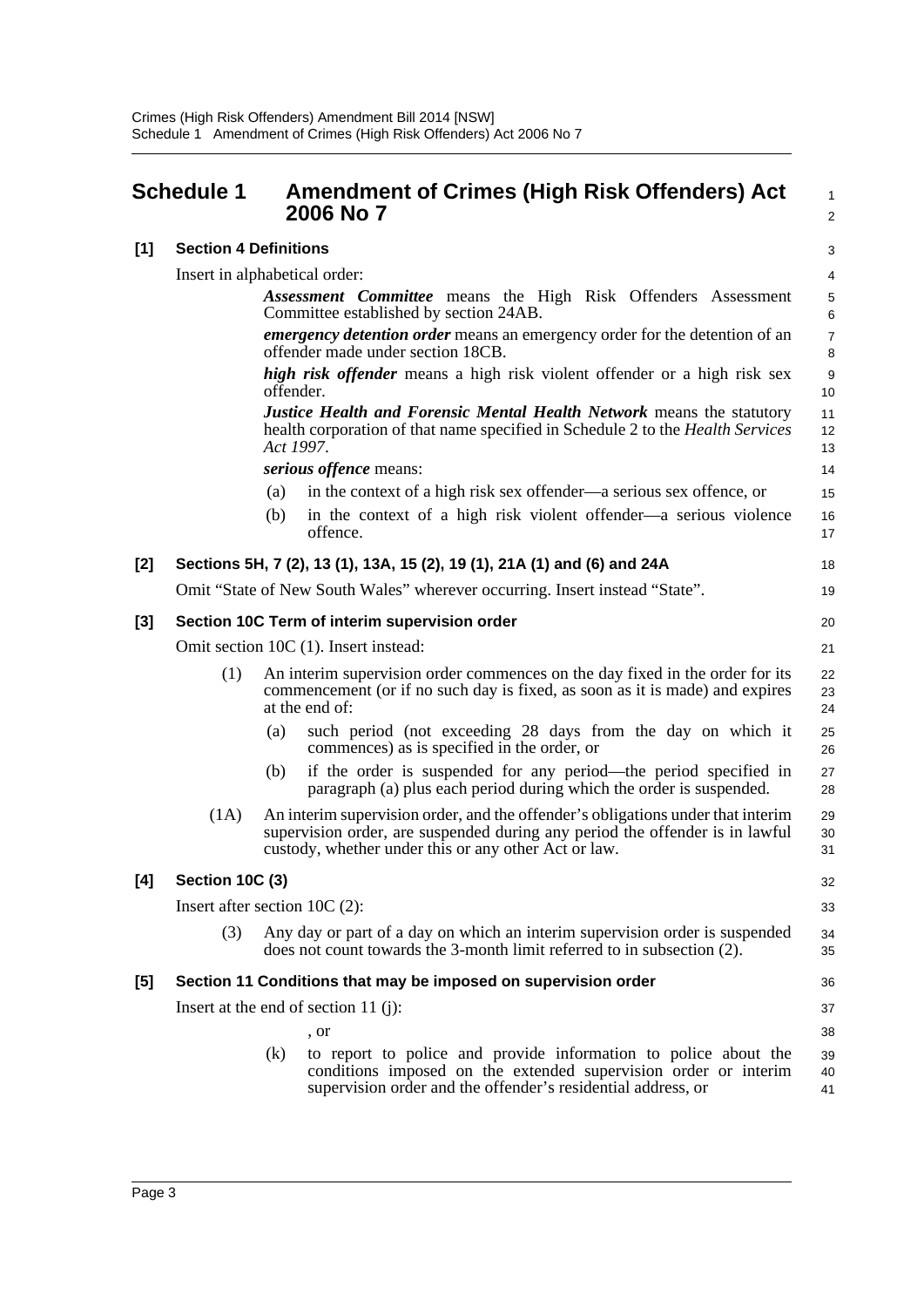|     |             |                                 | (1) | extended supervision order, or                                  |  |  |                                                                               | to comply with any obligation that could be imposed on the offender<br>under Part 3 of the Child Protection (Offenders Registration)<br>Act 2000 if the offender were a registrable person within the meaning of<br>that Act and were not the subject of an interim supervision order or an                      | 1<br>$\overline{c}$<br>3<br>$\overline{\mathbf{4}}$<br>5 |  |
|-----|-------------|---------------------------------|-----|-----------------------------------------------------------------|--|--|-------------------------------------------------------------------------------|------------------------------------------------------------------------------------------------------------------------------------------------------------------------------------------------------------------------------------------------------------------------------------------------------------------|----------------------------------------------------------|--|
|     |             |                                 | (m) | access to and use of the internet, or                           |  |  |                                                                               | to comply with specified requirements in connection with the offender's                                                                                                                                                                                                                                          | 6<br>$\overline{7}$                                      |  |
|     |             |                                 | (n) |                                                                 |  |  |                                                                               | to provide any corrective services officer with requested information in<br>relation to any employment or any financial affairs of the offender.                                                                                                                                                                 | $\bf 8$<br>9                                             |  |
| [6] |             |                                 |     | Section 12 Breach of supervision order                          |  |  |                                                                               |                                                                                                                                                                                                                                                                                                                  | 10                                                       |  |
|     |             |                                 |     | Omit "100 penalty units or imprisonment for 2 years".           |  |  |                                                                               |                                                                                                                                                                                                                                                                                                                  | 11                                                       |  |
|     |             |                                 |     | Insert instead "500 penalty units or imprisonment for 5 years". |  |  |                                                                               |                                                                                                                                                                                                                                                                                                                  | 12                                                       |  |
| [7] |             |                                 |     |                                                                 |  |  | Section 13B Application for high risk sex offender continuing detention order |                                                                                                                                                                                                                                                                                                                  | 13                                                       |  |
|     |             |                                 |     | section 13B $(2)$ (b) and $(3)$ (b).                            |  |  |                                                                               | Insert "or emergency detention order" after "order" wherever occurring                                                                                                                                                                                                                                           | 1n<br>14<br>15                                           |  |
| [8] |             |                                 |     |                                                                 |  |  |                                                                               | Section 13C Application for high risk violent offender continuing detention order                                                                                                                                                                                                                                | 16                                                       |  |
|     |             |                                 |     | section 13C $(2)$ (b) and $(3)$ (b).                            |  |  | Insert "or emergency detention order" after "order" wherever                  | occurring                                                                                                                                                                                                                                                                                                        | in<br>17<br>18                                           |  |
| [9] |             | Part 3, Division 3A             |     |                                                                 |  |  |                                                                               |                                                                                                                                                                                                                                                                                                                  | 19                                                       |  |
|     |             | <b>Insert after Division 3:</b> |     |                                                                 |  |  |                                                                               |                                                                                                                                                                                                                                                                                                                  | 20                                                       |  |
|     |             | <b>Division 3A</b>              |     | <b>Emergency detention orders</b>                               |  |  |                                                                               |                                                                                                                                                                                                                                                                                                                  | 21                                                       |  |
|     | <b>18CA</b> |                                 |     | Ex parte application for emergency detention order              |  |  |                                                                               |                                                                                                                                                                                                                                                                                                                  | 22                                                       |  |
|     |             | (1)                             |     | the extended supervision order or interim supervision order.    |  |  |                                                                               | The State may apply to the Supreme Court for an order (an emergency<br>detention order) for the detention of an offender who is the subject of an<br>extended supervision order or an interim supervision order and who, because<br>of altered circumstances, cannot be provided with adequate supervision under | 23<br>24<br>25<br>26<br>27                               |  |
|     |             | (2)                             |     | in the absence of the offender concerned.                       |  |  |                                                                               | The Supreme Court may hear an application for an emergency detention order                                                                                                                                                                                                                                       | 28<br>29                                                 |  |
|     | <b>18CB</b> |                                 |     | <b>Making of emergency detention orders</b>                     |  |  |                                                                               |                                                                                                                                                                                                                                                                                                                  | 30                                                       |  |
|     |             | (1)                             |     | would, if proved, establish that:                               |  |  |                                                                               | The Supreme Court may make an emergency detention order if it appears to<br>the Court that the matters alleged in support of the application for the order                                                                                                                                                       | 31<br>32<br>33                                           |  |
|     |             |                                 | (a) |                                                                 |  |  |                                                                               | because of altered circumstances, the offender cannot be provided with                                                                                                                                                                                                                                           | 34                                                       |  |
|     |             |                                 |     |                                                                 |  |  | supervision order to which the offender is currently subject, and             | adequate supervision under the extended supervision order or interim                                                                                                                                                                                                                                             | 35<br>36                                                 |  |
|     |             |                                 | (b) | committing a serious offence.                                   |  |  |                                                                               | without adequate supervision, the offender poses an imminent risk of                                                                                                                                                                                                                                             | 37<br>38                                                 |  |
|     |             | (2)                             |     | in respect of the same occasion of altered circumstances.       |  |  |                                                                               | The Supreme Court is not to make more than one emergency detention order                                                                                                                                                                                                                                         | 39<br>40                                                 |  |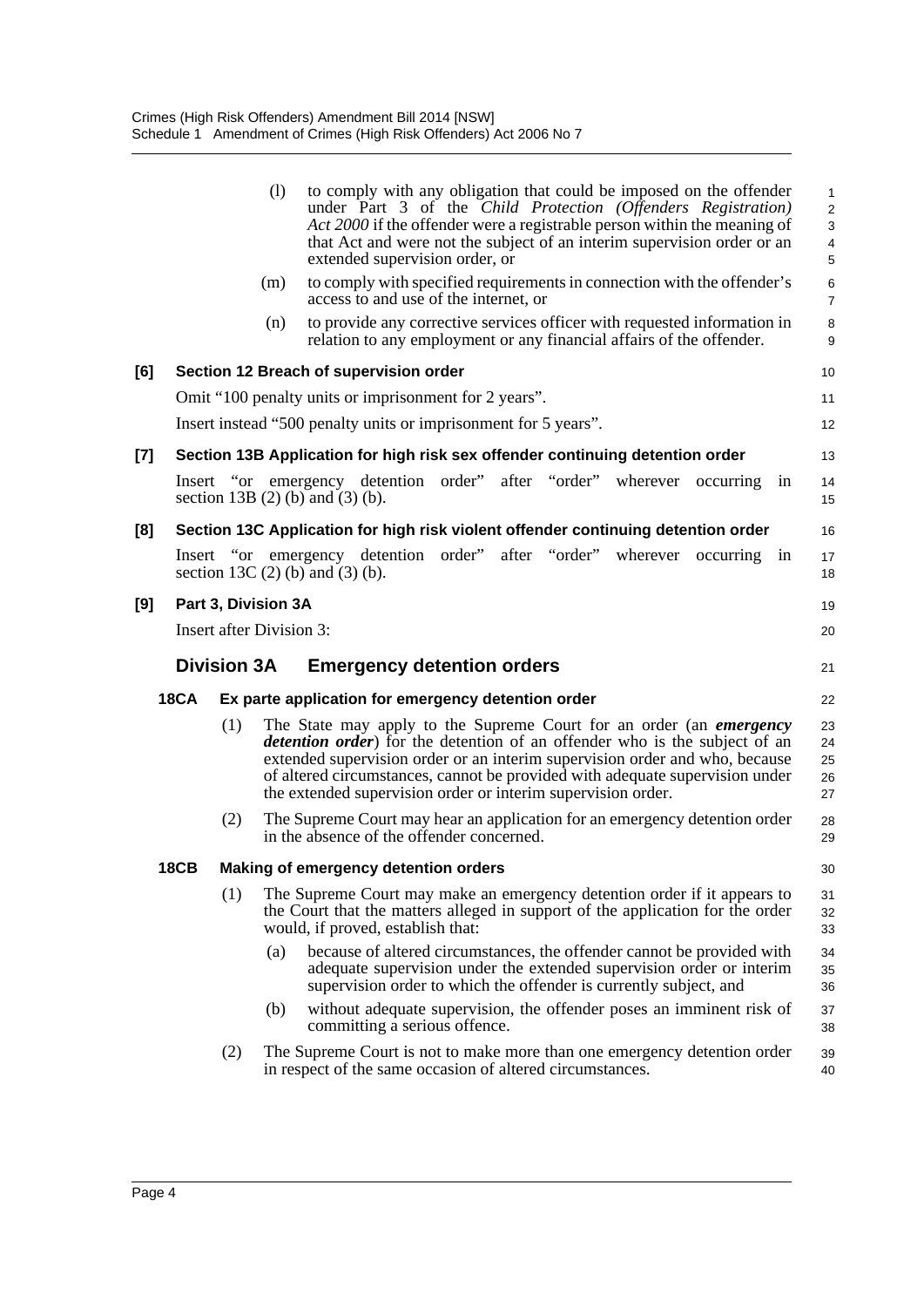|        | <b>18CC</b> |                 |     | Requirements with respect to application                                                                                                                                                                                                                                                     | 1                                                            |
|--------|-------------|-----------------|-----|----------------------------------------------------------------------------------------------------------------------------------------------------------------------------------------------------------------------------------------------------------------------------------------------|--------------------------------------------------------------|
|        |             |                 |     | An application for an emergency detention order must be supported by an<br>affidavit of the Commissioner of Corrective Services NSW, or of a corrective<br>services officer of or above the rank of Assistant Commissioner, that addresses<br>each of the following matters:                 | $\overline{c}$<br>$\sqrt{3}$<br>$\overline{\mathbf{4}}$<br>5 |
|        |             |                 | (a) | the altered circumstances that give rise to the application,                                                                                                                                                                                                                                 | 6                                                            |
|        |             |                 | (b) | the reasons why the offender cannot be provided with adequate<br>supervision under the extended supervision order or interim supervision<br>order because of the altered circumstances,                                                                                                      | 7<br>8<br>9                                                  |
|        |             |                 | (c) | the reasons why there are no other practicable and available means of<br>ensuring that the offender does not pose an imminent risk of committing<br>a serious offence (other than detention).                                                                                                | 10<br>11<br>12                                               |
|        | <b>18CD</b> |                 |     | Term of emergency detention order                                                                                                                                                                                                                                                            | 13                                                           |
|        |             | (1)             |     | An emergency detention order can be made to have effect for no longer than<br>is reasonably necessary to enable action to be taken under this Act to ensure<br>that the offender is provided with adequate supervision under an extended<br>supervision order or continuing detention order. | 14<br>15<br>16<br>17                                         |
|        |             | (2)             |     | An emergency detention order commences as soon as it is made and expires at<br>the end of such period (not exceeding 120 hours from when it commences) as<br>is specified in the order or at such earlier time as may be specified by the<br>Supreme Court when making the order.            | 18<br>19<br>20<br>21                                         |
| [10]   |             |                 |     | Section 18D Detention order causes any supervision order to cease to have effect                                                                                                                                                                                                             | 22                                                           |
|        |             |                 |     | Insert after section $18D(2)$ :                                                                                                                                                                                                                                                              | 23                                                           |
|        |             | (3)             |     | On the making of an emergency detention order in respect of a person, any<br>interim supervision order or extended supervision order in respect of the<br>person is suspended and ceases to have effect until such time as the emergency<br>detention order expires.                         | 24<br>25<br>26<br>27                                         |
| $[11]$ |             |                 |     | Section 19 Detention order may be varied or revoked                                                                                                                                                                                                                                          | 28                                                           |
|        |             |                 |     | Omit "or interim detention order" wherever occurring in section $19(1)$ and $(1B)$ .                                                                                                                                                                                                         | 29                                                           |
|        |             |                 |     | Insert instead ", interim detention order or emergency detention order".                                                                                                                                                                                                                     | 30                                                           |
| $[12]$ |             |                 |     | <b>Section 20 Warrant of committal</b>                                                                                                                                                                                                                                                       | 31                                                           |
|        |             |                 |     | Omit "or interim detention order" from section 20 (1).                                                                                                                                                                                                                                       | 32                                                           |
|        |             |                 |     | Insert instead ", interim detention order or emergency detention order".                                                                                                                                                                                                                     | 33                                                           |
| $[13]$ |             |                 |     | Section 22 Right of appeal                                                                                                                                                                                                                                                                   | 34                                                           |
|        |             |                 |     | Omit "or continuing detention order" wherever occurring in section 22 $(1)$ , (4) and (4A).                                                                                                                                                                                                  | 35                                                           |
|        |             |                 |     | Insert instead ", continuing detention order or emergency detention order".                                                                                                                                                                                                                  | 36                                                           |
| $[14]$ |             | Section 22 (4B) |     |                                                                                                                                                                                                                                                                                              | 37                                                           |
|        |             |                 |     | Omit "or a continuing detention order".                                                                                                                                                                                                                                                      | 38                                                           |
|        |             |                 |     | Insert instead ", continuing detention order or emergency detention order".                                                                                                                                                                                                                  | 39                                                           |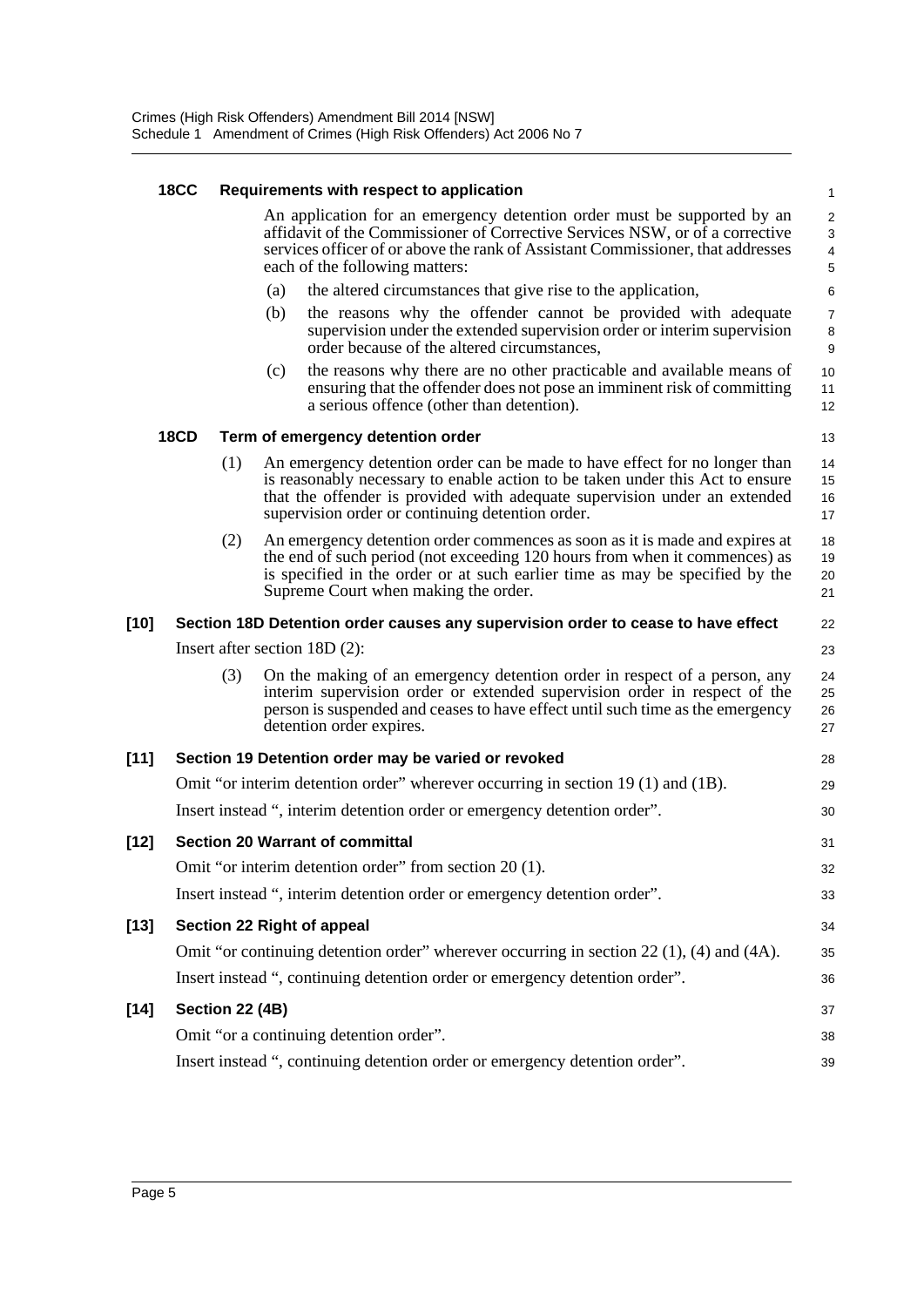| $[15]$ |             | Part 4A                     |     |                                                                                                                                                                                                                                                                                                                               |                            |  |  |  |  |
|--------|-------------|-----------------------------|-----|-------------------------------------------------------------------------------------------------------------------------------------------------------------------------------------------------------------------------------------------------------------------------------------------------------------------------------|----------------------------|--|--|--|--|
|        |             | <b>Insert after Part 4:</b> |     |                                                                                                                                                                                                                                                                                                                               | $\overline{c}$             |  |  |  |  |
|        |             |                             |     | Part 4A High Risk Offenders Assessment Committee and<br>inter-agency co-operation                                                                                                                                                                                                                                             | 3<br>4                     |  |  |  |  |
|        | <b>24AA</b> |                             |     | Meaning of "relevant agency"                                                                                                                                                                                                                                                                                                  | 5                          |  |  |  |  |
|        |             |                             |     | For the purposes of this Part, each of the following is a <i>relevant agency</i> :                                                                                                                                                                                                                                            | 6                          |  |  |  |  |
|        |             |                             | (a) | Corrective Services NSW,                                                                                                                                                                                                                                                                                                      | 7                          |  |  |  |  |
|        |             |                             | (b) | the Department of Family and Community Services,                                                                                                                                                                                                                                                                              | 8                          |  |  |  |  |
|        |             |                             | (c) | the Justice Health and Forensic Mental Health Network,                                                                                                                                                                                                                                                                        | 9                          |  |  |  |  |
|        |             |                             | (d) | the Department of Justice,                                                                                                                                                                                                                                                                                                    | 10                         |  |  |  |  |
|        |             |                             | (e) | the NSW Police Force,                                                                                                                                                                                                                                                                                                         | 11                         |  |  |  |  |
|        |             |                             | (f) | the Ministry of Health,                                                                                                                                                                                                                                                                                                       | 12                         |  |  |  |  |
|        |             |                             | (g) | any other public sector agency that is prescribed by the regulations as a<br>relevant agency.                                                                                                                                                                                                                                 | 13<br>14                   |  |  |  |  |
|        | 24AB        |                             |     | <b>Establishment and membership of Assessment Committee</b>                                                                                                                                                                                                                                                                   | 15                         |  |  |  |  |
|        |             | (1)                         |     | There is to be a High Risk Offenders Assessment Committee.                                                                                                                                                                                                                                                                    | 16                         |  |  |  |  |
|        |             | (2)                         |     | The Assessment Committee is to consist of the following members:                                                                                                                                                                                                                                                              | 17                         |  |  |  |  |
|        |             |                             | (a) | the Commissioner of Corrective Services NSW, or a nominee of the<br>Commissioner, who is to be the Chairperson of the Committee,                                                                                                                                                                                              | 18<br>19                   |  |  |  |  |
|        |             |                             | (b) | another representative of Corrective Services NSW, nominated by the<br>Commissioner of Corrective Services NSW,                                                                                                                                                                                                               | 20<br>21                   |  |  |  |  |
|        |             |                             | (c) | a representative of the Department of Family and Community Services,<br>nominated by the Secretary of that Department,                                                                                                                                                                                                        | 22<br>23                   |  |  |  |  |
|        |             |                             | (d) | a representative of Housing NSW, nominated by the Secretary of the<br>Department of Family and Community Services,                                                                                                                                                                                                            | 24<br>25                   |  |  |  |  |
|        |             |                             | (e) | a representative of Ageing, Disability and Home Care, nominated by the<br>Secretary of the Department of Family and Community Services,                                                                                                                                                                                       | 26<br>27                   |  |  |  |  |
|        |             |                             | (f) | a representative of the Justice Health and Forensic Mental Health<br>Network, nominated by the Chief Executive of that Network,                                                                                                                                                                                               | 28<br>29                   |  |  |  |  |
|        |             |                             | (g) | a representative of the Department of Justice, nominated by the<br>Secretary of that Department,                                                                                                                                                                                                                              | 30<br>31                   |  |  |  |  |
|        |             |                             | (h) | a representative of the NSW Police Force, nominated by the<br>Commissioner of Police,                                                                                                                                                                                                                                         | 32<br>33                   |  |  |  |  |
|        |             |                             | (i) | a representative of the Ministry of Health, nominated by the Secretary<br>of that Ministry,                                                                                                                                                                                                                                   | 34<br>35                   |  |  |  |  |
|        |             |                             | (j) | such other members as the Minister may appoint to represent public<br>sector agencies or other organisations that the Minister considers to<br>have a relevant expertise or involvement in the provision of services in<br>connection with the management of risk and supervision in the<br>community of high risk offenders, | 36<br>37<br>38<br>39<br>40 |  |  |  |  |
|        |             |                             | (k) | such other members as the Minister may appoint on the basis of relevant<br>expertise in connection with the management of risk and supervision in<br>the community of high risk offenders.                                                                                                                                    | 41<br>42<br>43             |  |  |  |  |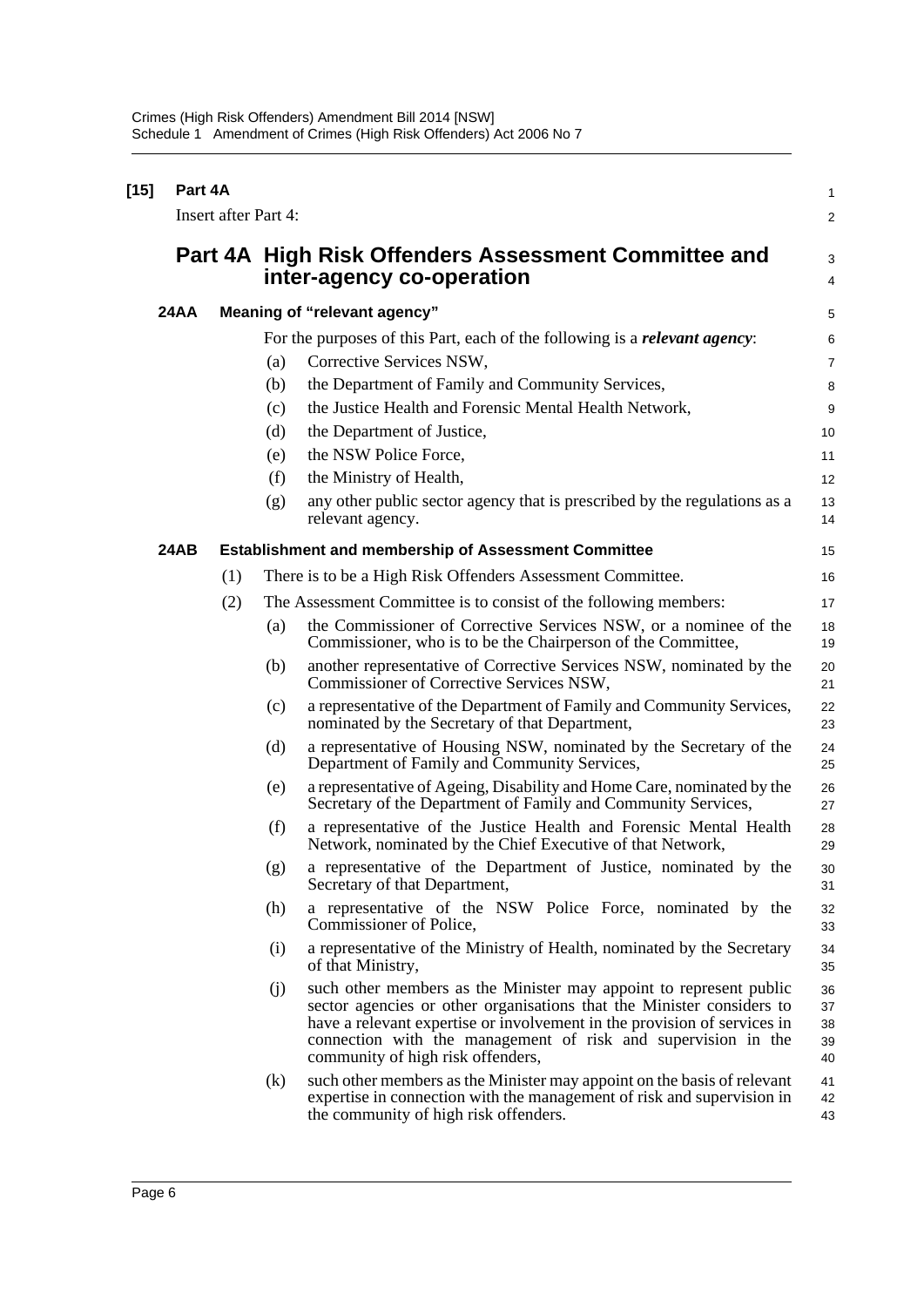|      | (3) | The regulations may make provision for or with respect to the constitution and<br>procedure of the Assessment Committee.                                                                                                                                                                                                                                              | 1<br>$\overline{c}$        |
|------|-----|-----------------------------------------------------------------------------------------------------------------------------------------------------------------------------------------------------------------------------------------------------------------------------------------------------------------------------------------------------------------------|----------------------------|
| 24AC |     | <b>Functions of Assessment Committee</b>                                                                                                                                                                                                                                                                                                                              | 3                          |
|      |     | The Assessment Committee has the following functions:                                                                                                                                                                                                                                                                                                                 | 4                          |
|      |     | to review the risk assessments of sex offenders and violent offenders<br>(a)<br>and make recommendations to the Commissioner of Corrective<br>Services NSW for the taking of action by the State under this Act in<br>respect of those offenders,                                                                                                                     | 5<br>6<br>7<br>8           |
|      |     | to facilitate co-operation between and the co-ordination of relevant<br>(b)<br>agencies in the exercise of their functions in connection with risk<br>assessment and management of high risk offenders (the high risk<br><i>offender functions</i> of relevant agencies),                                                                                             | 9<br>10<br>11<br>12        |
|      |     | to monitor and provide expert oversight of the exercise of the high risk<br>(c)<br>offender functions of relevant agencies for the purpose of identifying<br>opportunities for improved outcomes in individual cases and<br>opportunities for systemic improvement and removal of inter-agency<br>barriers to the effective exercise of high risk offender functions, | 13<br>14<br>15<br>16<br>17 |
|      |     | (d)<br>to facilitate information sharing between relevant agencies<br>in<br>connection with the exercise of their high risk offender functions,                                                                                                                                                                                                                       | 18<br>19                   |
|      |     | to develop best practice standards and guidelines for the exercise by<br>(e)<br>relevant agencies of their high risk offender functions,                                                                                                                                                                                                                              | 20<br>21                   |
|      |     | (f)<br>to identify gaps in resourcing, service provision and training that may<br>impact on the proper and effective exercise of high risk offender<br>functions,                                                                                                                                                                                                     | 22<br>23<br>24             |
|      |     | to conduct research into the effectiveness of this Act in ensuring the<br>(g)<br>safety and protection of the community and to disseminate the results of<br>that research,                                                                                                                                                                                           | 25<br>26<br>27             |
|      |     | (h)<br>such other functions in connection with the operation of this Act as the<br>Minister may from time to time direct.                                                                                                                                                                                                                                             | 28<br>29                   |
| 24AD |     | <b>Sub-committees of Assessment Committee</b>                                                                                                                                                                                                                                                                                                                         | 30                         |
|      | (1) | The Assessment Committee may form sub-committees to exercise specific<br>functions of the Assessment Committee.                                                                                                                                                                                                                                                       | 31<br>32                   |
|      | (2) | The procedure of a sub-committee is to be as determined by the Assessment<br>Committee.                                                                                                                                                                                                                                                                               | 33<br>34                   |
| 24AE |     | Furnishing of reports and information                                                                                                                                                                                                                                                                                                                                 | 35                         |
|      | (1) | The Assessment Committee must keep the Minister informed of the general<br>conduct of its operations in the exercise of its functions.                                                                                                                                                                                                                                | 36<br>37                   |
|      | (2) | If the Minister requests the Assessment Committee to provide to the Minister<br>information concerning a specific matter relating to the Committee's<br>operations in the exercise of its functions, the Assessment Committee must<br>comply with the request.                                                                                                        | 38<br>39<br>40<br>41       |
| 24AF |     | Inter-agency co-operation                                                                                                                                                                                                                                                                                                                                             | 42                         |
|      | (1) | Each relevant agency is under a duty to co-operate with other relevant<br>agencies in the exercise of the functions of the agency that are concerned with<br>risk assessment and management of high risk offenders (high risk offender<br>functions).                                                                                                                 | 43<br>44<br>45<br>46       |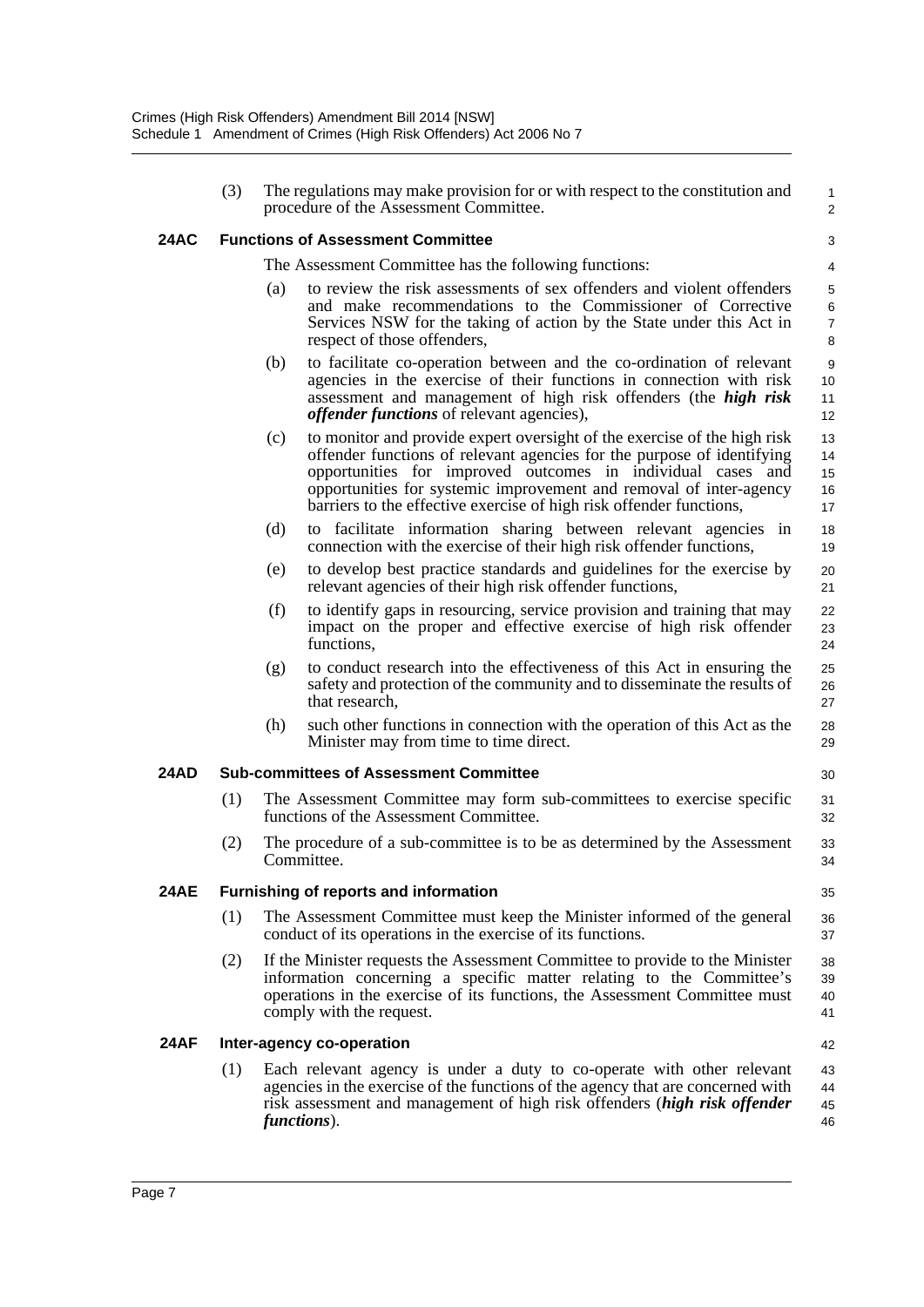|      | (2)                |       | The duty to co-operate includes the following duties:                                                                                                                                                                                                                           | 1                                 |
|------|--------------------|-------|---------------------------------------------------------------------------------------------------------------------------------------------------------------------------------------------------------------------------------------------------------------------------------|-----------------------------------|
|      |                    | (a)   | the duty to disclose information to another relevant agency that is likely<br>to be of assistance to the other agency in the exercise of its high risk<br>offender functions.                                                                                                   | $\overline{\mathbf{c}}$<br>3<br>4 |
|      |                    | (b)   | the duty to provide reasonable assistance and support to another<br>relevant agency in connection with the exercise by the other relevant<br>agency of its high risk offender functions,                                                                                        | 5<br>6<br>7                       |
|      |                    | (c)   | the duty to co-operate in connection with the exercise of the functions<br>of the Assessment Committee.                                                                                                                                                                         | 8<br>9                            |
|      | (3)                |       | Co-operation between relevant agencies in the exercise of high risk offender<br>functions can include (but is not limited to) any of the following:                                                                                                                             | 10<br>11                          |
|      |                    | (a)   | the development of multi-agency management plans for high risk<br>offenders,                                                                                                                                                                                                    | 12<br>13                          |
|      |                    | (b)   | providing assistance and support to high risk offenders through joint<br>programs.                                                                                                                                                                                              | 14<br>15                          |
| 24AG |                    |       | Exchange of information and co-operative management of offenders                                                                                                                                                                                                                | 16                                |
|      | (1)                |       | Two or more relevant agencies may enter into arrangements (co-operative<br><i>protocols</i> ) with each other to enable information held by each of the agencies<br>concerned to be shared or exchanged between those agencies and the<br>co-operative management of offenders. | 17<br>18<br>19<br>20              |
|      | (2)                |       | The information to which a co-operative protocol may relate is limited to the<br>following:                                                                                                                                                                                     | 21<br>22                          |
|      |                    | (a)   | information concerning offenders,                                                                                                                                                                                                                                               | 23                                |
|      |                    | (b)   | any other information that may be prescribed by the regulations.                                                                                                                                                                                                                | 24                                |
|      | (3)                |       | Under a co-operative protocol, each relevant agency the subject of the<br>arrangement is authorised:                                                                                                                                                                            | 25<br>26                          |
|      |                    | (a)   | to request and receive information held by any other relevant agency the<br>subject of the arrangement, and                                                                                                                                                                     | 27<br>28                          |
|      |                    | (b)   | to disclose information to any of those relevant agencies,                                                                                                                                                                                                                      | 29                                |
|      |                    |       | without the consent of any person concerned, but only to the extent that the<br>information is reasonably necessary to assist in the exercise of functions under<br>this Act or the functions of the relevant agencies concerned.                                               | 30<br>31<br>32                    |
|      | (4)                | body. | This section does not limit the operation of any Act under which the relevant<br>agency is authorised or required to disclose information to another person or                                                                                                                  | 33<br>34<br>35                    |
|      | <b>Section 25A</b> |       |                                                                                                                                                                                                                                                                                 | 36                                |
|      |                    |       | Omit the section. Insert instead:                                                                                                                                                                                                                                               | 37                                |
| 25A  |                    |       | <b>Proceedings for offences</b>                                                                                                                                                                                                                                                 | 38                                |
|      | (1)                |       | Proceedings for an offence under this Act (except section 12) or the<br>regulations are to be dealt with summarily before the Local Court.                                                                                                                                      | 39<br>40                          |
|      | (2)                |       | Chapter 5 of the <i>Criminal Procedure Act 1986</i> (which relates to the summary<br>disposal of certain indictable offences unless an election is made to proceed on<br>indictment) applies to and in respect of an offence under section 12.                                  | 41<br>42<br>43                    |

**[16]**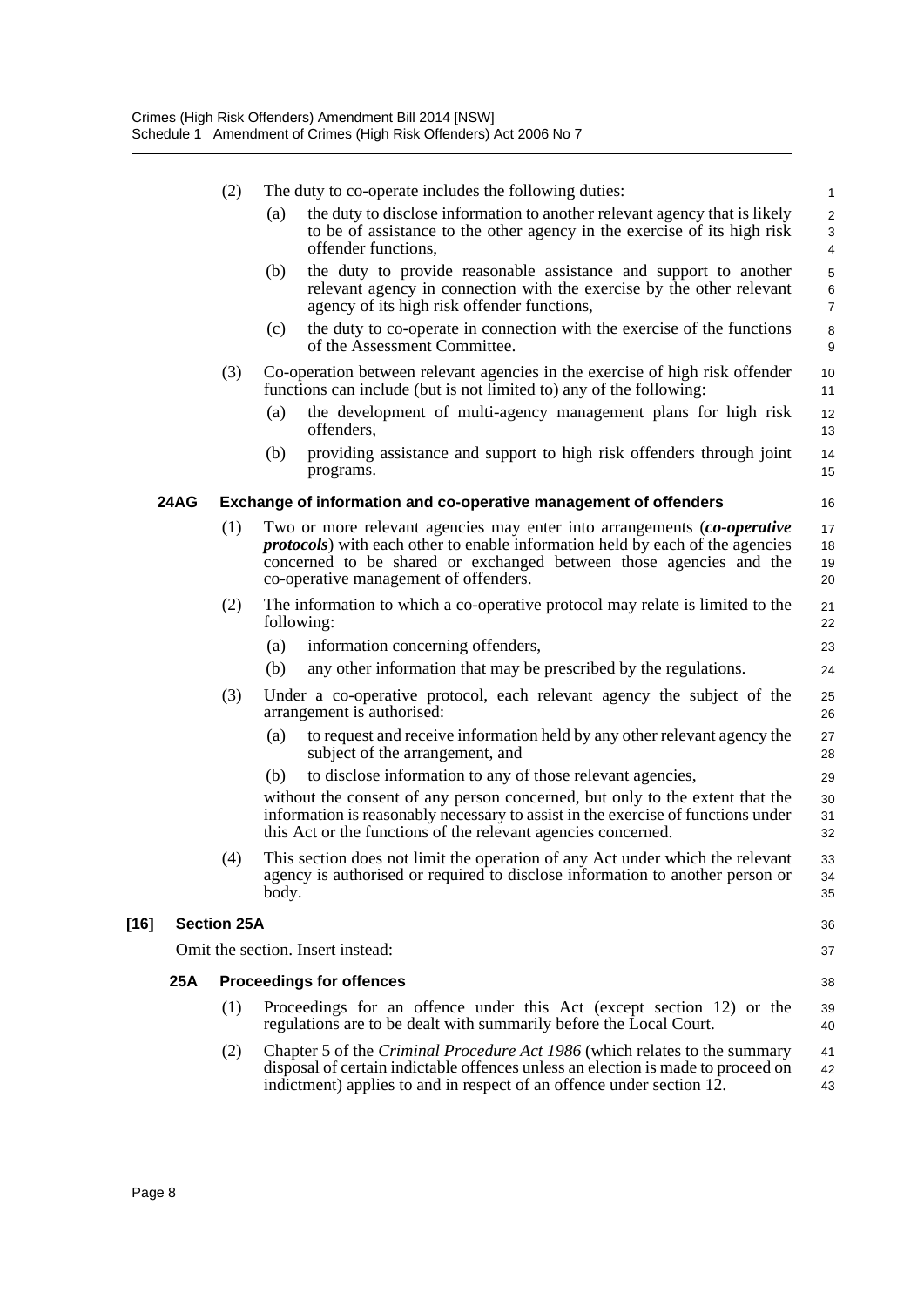| $[17]$ | Schedule 2 Savings, transitional and other provisions<br>Insert at the end of the Schedule: |  |                   |                                                                                                                                                                                                            |                |  |  |  |
|--------|---------------------------------------------------------------------------------------------|--|-------------------|------------------------------------------------------------------------------------------------------------------------------------------------------------------------------------------------------------|----------------|--|--|--|
|        | Part 8                                                                                      |  |                   | <b>Provisions consequent on enactment of Crimes</b><br>(High Risk Offenders) Amendment Act 2014                                                                                                            |                |  |  |  |
|        | 13                                                                                          |  | <b>Definition</b> |                                                                                                                                                                                                            | 5              |  |  |  |
|        |                                                                                             |  |                   | In this Part:                                                                                                                                                                                              | 6              |  |  |  |
|        |                                                                                             |  |                   | <b>amending Act</b> means the Crimes (High Risk Offenders) Amendment Act 2014.                                                                                                                             | 7              |  |  |  |
|        | 14                                                                                          |  |                   | <b>Extension of scheme</b>                                                                                                                                                                                 | 8              |  |  |  |
|        |                                                                                             |  |                   | The amendments made to this Act by the amending Act extend:                                                                                                                                                | 9              |  |  |  |
|        |                                                                                             |  | (a)               | to offences committed before the date of commencement of the<br>amendments, and                                                                                                                            | 10<br>11       |  |  |  |
|        |                                                                                             |  | (b)               | to persons serving a sentence of imprisonment that commenced before<br>the date of commencement of the amendments, and                                                                                     | 12<br>13       |  |  |  |
|        |                                                                                             |  | (c)               | to persons subject to an extended supervision order, interim supervision<br>order, continuing detention order or interim detention order<br>immediately before the date of commencement of the amendments. | 14<br>15<br>16 |  |  |  |